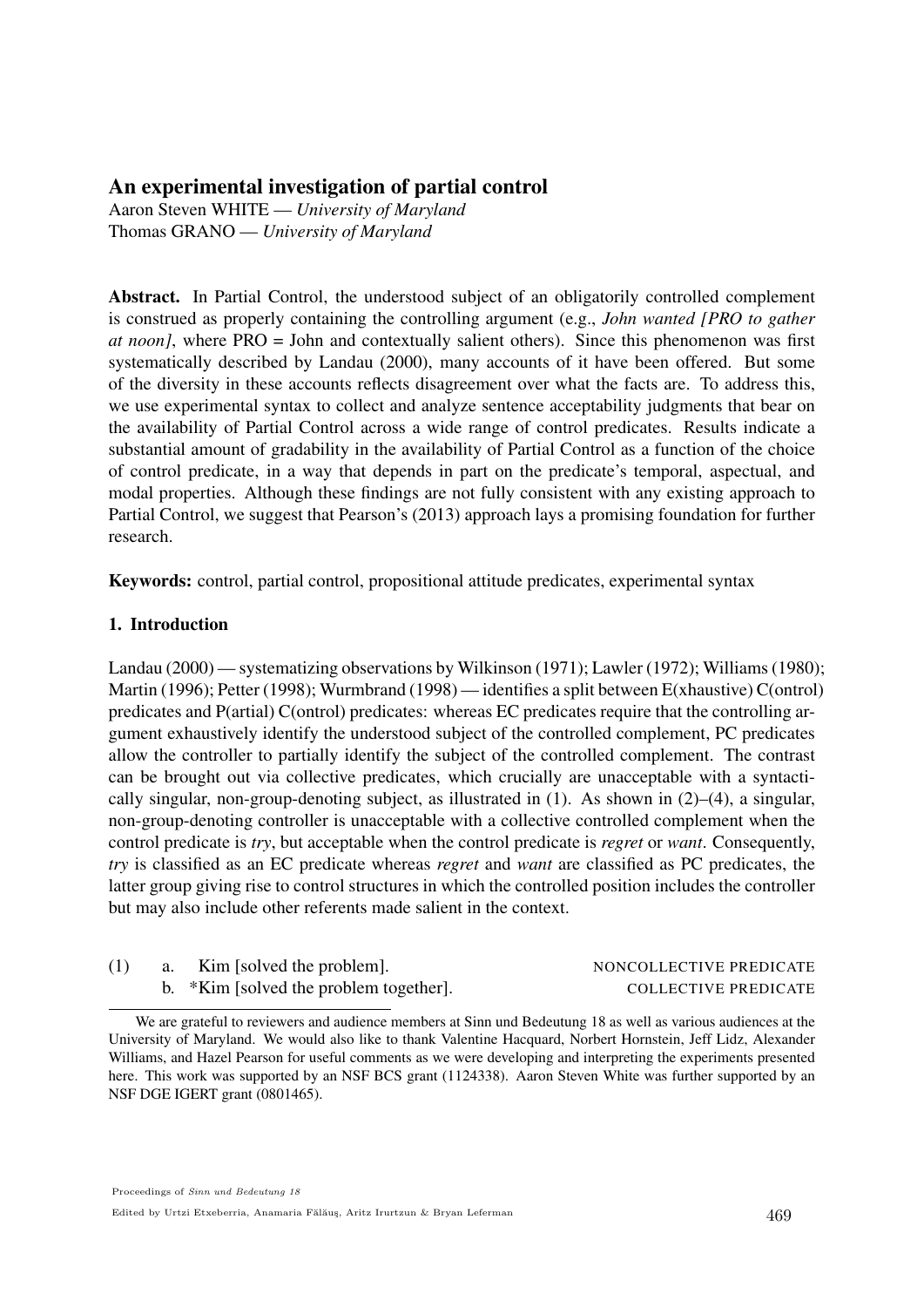c. \*Kim [gathered at noon]. COLLECTIVE PREDICATE

- (2) a. Kim tried [PRO to solve the problem].
	- b. \*Kim tried [PRO to solve the problem together].
	- c. \*Kim tried [PRO to gather at noon].
- (3) a. Kim regretted [PRO solving the problem].
	- b. Kim regretted [PRO solving the problem together].
	- c. Kim regretted [PRO gathering at noon].
- (4) a. Kim wanted [PRO to solve the problem].
	- b. Kim wanted [PRO to solve the problem together].
	- c. Kim wanted [PRO to gather at noon].

Landau (2000) singles out the control predicate's temporal properties as a crucial factor in determining whether it is EC or PC. In particular, Landau suggests that the EC status of *try* correlates with its inability to support matrix/embedded temporal mismatches and the PC status of *regret* and *want* correlates with their ability to do so, as brought out by the data in (5)–(7). Taking this correlation as central, Landau (2000) argues that the availability of matrix/embedded temporal mismatches are signals of T-to-C movement in the complement clause, which interacts with the determination of PRO's features in such a way that PC may obtain only if T-to-C movement obtains.

- (5) \**Today*, Kim tried [PRO to solve the problem *yesterday/tomorrow*].
- (6) *Today*, Kim regretted [PRO solving the problem *yesterday*].
- (7) *Today*, Kim wanted [PRO to solve the problem *tomorrow*].

In the years since Landau's seminal work, a number of researchers have proposed alternative accounts of the EC/PC split. In one vein, Wurmbrand (2002); Barrie (2004); Barrie and Pittman (2004); Cinque (2006); Costantini (2010); Grano (2012) all entertain versions of the view that the split tracks a distinction in whether the control predicate is a restructuring predicate or not. In another vein, some researchers working with the Movement Theory of Control (Hornstein, 1999) have argued that PC arises when a silent associate morpheme is stranded in the controlled complement (Rodrigues, 2008), or when the controlled complement contains a silent commitative expression (Boeckx et al., 2010), or when defective thematic intervention obtains (Sheehan, 2012). (See also Dubinsky and Hamano 2010 for the view that movement is blocked with PC predicates be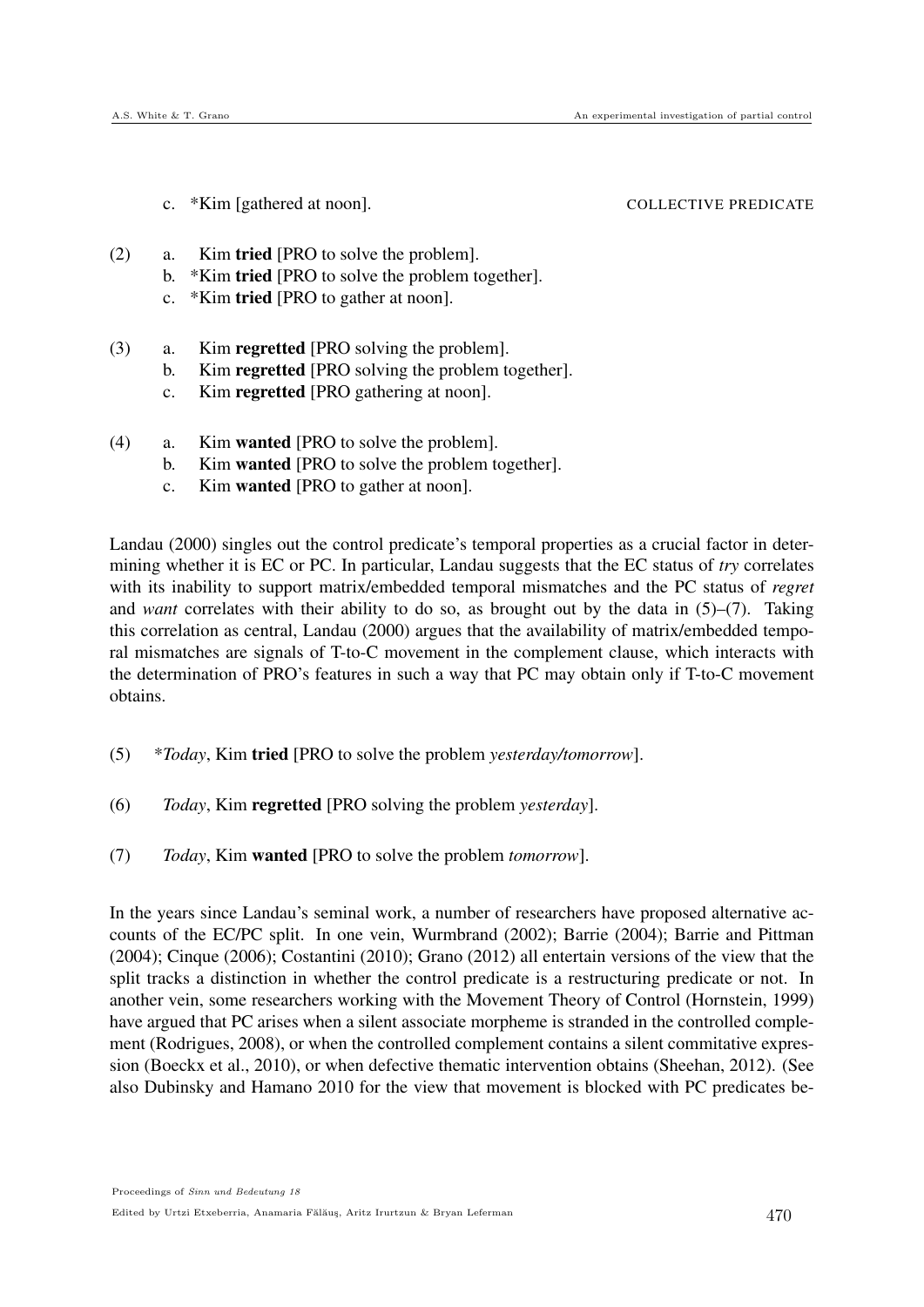cause the complement of a PC predicate has its own event feature.) A number of scholars have also pursued non-syntactic approaches. Jackendoff and Culicover (2003) argue that PC is not syntactically distinct from EC but rather "occurs in contexts where the controller holds a joint intention with respect to the activity described by the complement" (p. 549). Bowers (2008) argues that PC is "not actually a grammatical phenomenon at all" (p. 140) but rather instantiates a kind of metonymy that is found even in raising and monoclausal contexts. More recently, Pearson (2013) argues that the EC/PC split arises as a semantic consequence of the mechanism by which attitudeascribing control predicates quantify over world-time-individual triplets. On Pearson's view, in order for a control predicate to be a PC predicate, it must support matrix/embedded temporal mismatches and must also be attitude-ascribing. In a similar vein to Pearson 2013 and also drawing on Bianchi 2003, Landau (2013b) updates his own previous view, suggesting that the fundamental distinction between EC and PC predicates is that only the latter are attitude predicates. For crosslinguistically oriented work on partial control, see also Madigan 2008 (Korean); Witkos and Snarska 2008 (Polish); Modesto 2010 (Brazilian Portuguese).

The motivation for the present study is that one source of the diversity found in the aforementioned approaches is disagreement over what the data and descriptive generalizations are. To take one example, Landau (2000) and Pearson (2013), although they both take a control predicate's temporal properties as relevant in tracking the EC/PC split, come down differently on whether English *claim* as well as Romance control predicates of belief such as Italian *credere* 'believe' is EC or PC. To take another example, Rodrigues (2008) departs from both Landau and Pearson by claiming that modal auxiliaries like *can* are PC. In a more extreme case, Bowers (2008) suggests that (some of) Landau's EC predicates, as well as (some) raising predicates support PC, and that even direct (monoclausal) predication between a collective predicate and a singular non-group denoting subject is possible in some contexts. (For a response to some of these positions, see Landau 2013a:155–172.)

Consequently, the goal of the work described here is to use experimental techniques to address the following three questions:

- (8) a. Do control predicates reliably differ in their tolerance for PC?
	- b. If so, are Landau (2000) and Pearson (2013) correct that the temporal properties of the predicate reliably predict its tolerance for PC?
	- c. Do other (nontemporal) properties of the predicate correlate with the acceptability of PC?

In a nutshell, our results indicate affirmative answers to all three questions: control predicates differ in their tolerance for PC, and the relative tolerance of a given predicate correlates not only with its temporal properties but also with aspectual and modal properties to be discussed in more detail below. Our results also indicate a substantial amount of gradability in the tolerance for PC as a function of the choice of embedding predicate, and the statistical analysis reported below suggests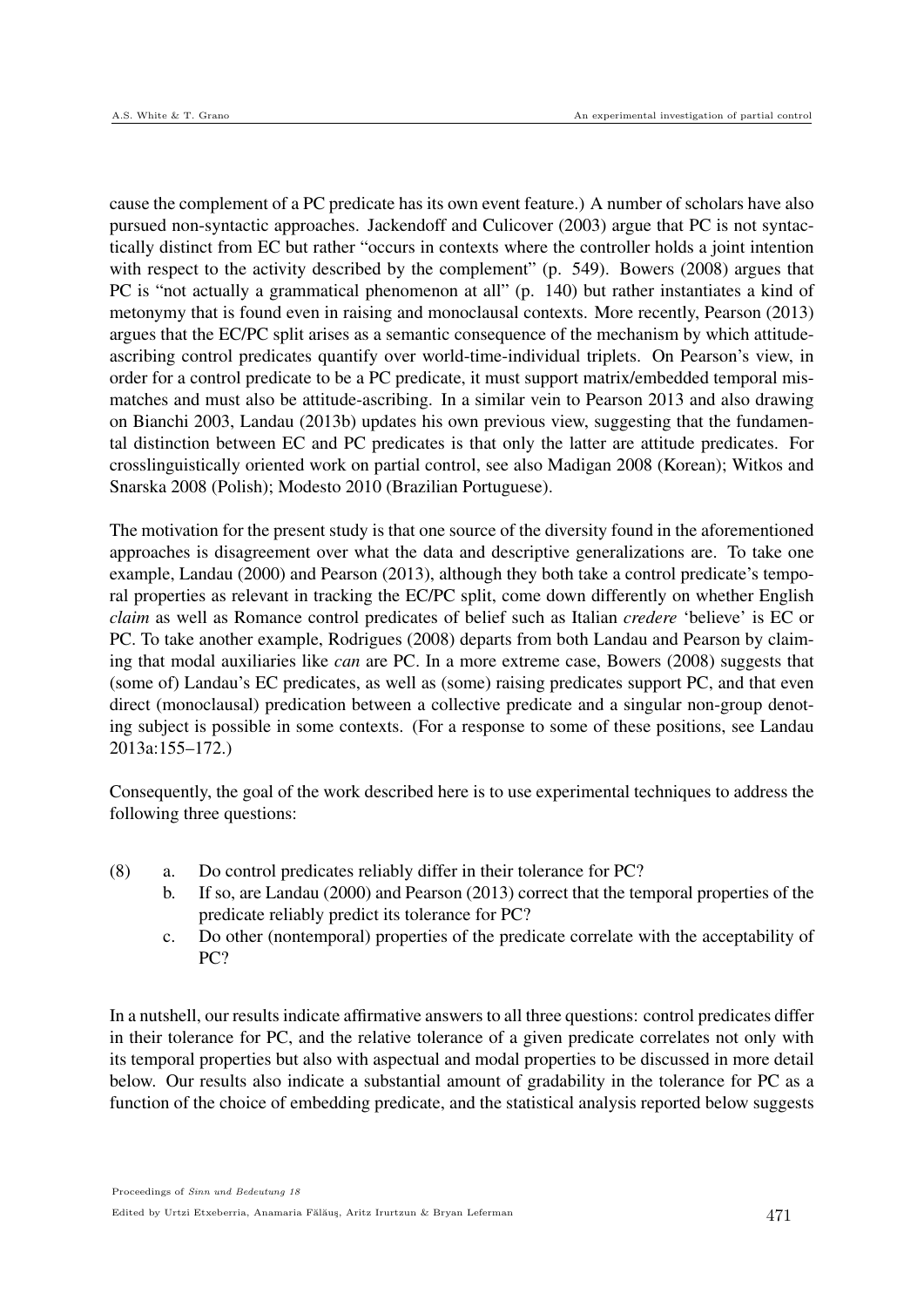that this gradability is not reducible to inter-speaker variation. As far as we know, no existing theoretical account predicts this full range of influencing factors, though we suggest below that Pearson (2013) lays a promising foundation for further research.

The organization of the rest of the paper is as follows. Section 2 describes the methodology for the experiment. Section 3 describes the results and detailed statistical analysis. Section 4 articulates some overall conclusions and speculations toward a theoretical account of the findings.

## 2. Methodology

## 2.1. Materials

We constructed items using the the template in  $(9a)$ , where X and Y are proper names, P is one of the 30 embedding predicates in (10), and Q is one of the five embedded predicates in (11), in either infinitival or gerundive form depending on the selectional properties of  $P<sup>1</sup>$  P mostly consists of uncontroversial control predicates, chosen to represent a wide range of semantic properties, but also includes for comparison one raising predicate (*be likely<sub>to</sub>*) as well as two predicates (*begin<sub>to</sub>*) and *need*<sub>to</sub>) that have raising uses and whose control status is controversial (see, among many others, Perlmutter 1970; Rochette 1999; Fukuda 2012 on aspectual predicates and Bhatt 1998; Wurmbrand 1999; Barbiers 2002 on root modals).

For each of the P/Q pairings, we constructed two variants, one which included *together* in the embedded predicate (the COLLECTIVE embedded predicate types) and one which excluded *together* (the NONCOLLECTIVE types). Because all of the instantiations for Y constitute a syntactically singular non-group-denoting entity, the assumption is that the COLLECTIVE embedded predicate types should be acceptable only in syntactic contexts that support PC. The "preamble" *X said that*. . . was preprended to all items to facilitate PC by making salient a plurality, i.e., X and Y (Landau, 2000).

- (9) a. X said that Y P-ed  $\{$  to  $Q$  /  $Q$ -ing $\}$  (together).<br>b. X said that Y O-ed (together).
	- X said that Y Q-ed (together).
- (10) P  $\in$  {be afraid<sub>to</sub>, be eager<sub>to</sub>, be likely<sub>to</sub>, be ready<sub>to</sub>, begin<sub>to</sub>, claim<sub>to</sub>, decide<sub>to</sub>, deserve<sub>to</sub>,  $\text{expect}_{to}$ , hate<sub>ing</sub>, hate<sub>to</sub>, hope<sub>to</sub>, intend<sub>to</sub>, like<sub>ing</sub>, like<sub>to</sub>, love<sub>ing</sub>, love<sub>to</sub>, manage<sub>to</sub>, need<sub>to</sub>, offer<sub>to</sub>, plan<sub>to</sub>, prefer<sub>to</sub>, pretend<sub>to</sub>, promise<sub>to</sub>, refuse<sub>to</sub>, regret<sub>ing</sub>, remember<sub>ing</sub>, remember<sub>to</sub>, try<sub>to</sub>, want<sub>to</sub>}

Proceedings of Sinn und Bedeutung 18

Edited by Urtzi Etxeberria, Anamaria Fălăuş, Aritz Irurtzun & Bryan Leferman  $472$ 

<sup>&</sup>lt;sup>1</sup>In (10) and throughout the rest of the paper, we use subscripts *to* and *ing* with every embedding predicate to indicate an infinitival complement frame or a gerundive complement frame respectively. As evident in (10), some predicates (*hate, like, love, remember*) were tested with both infinitival complements and gerundive complements.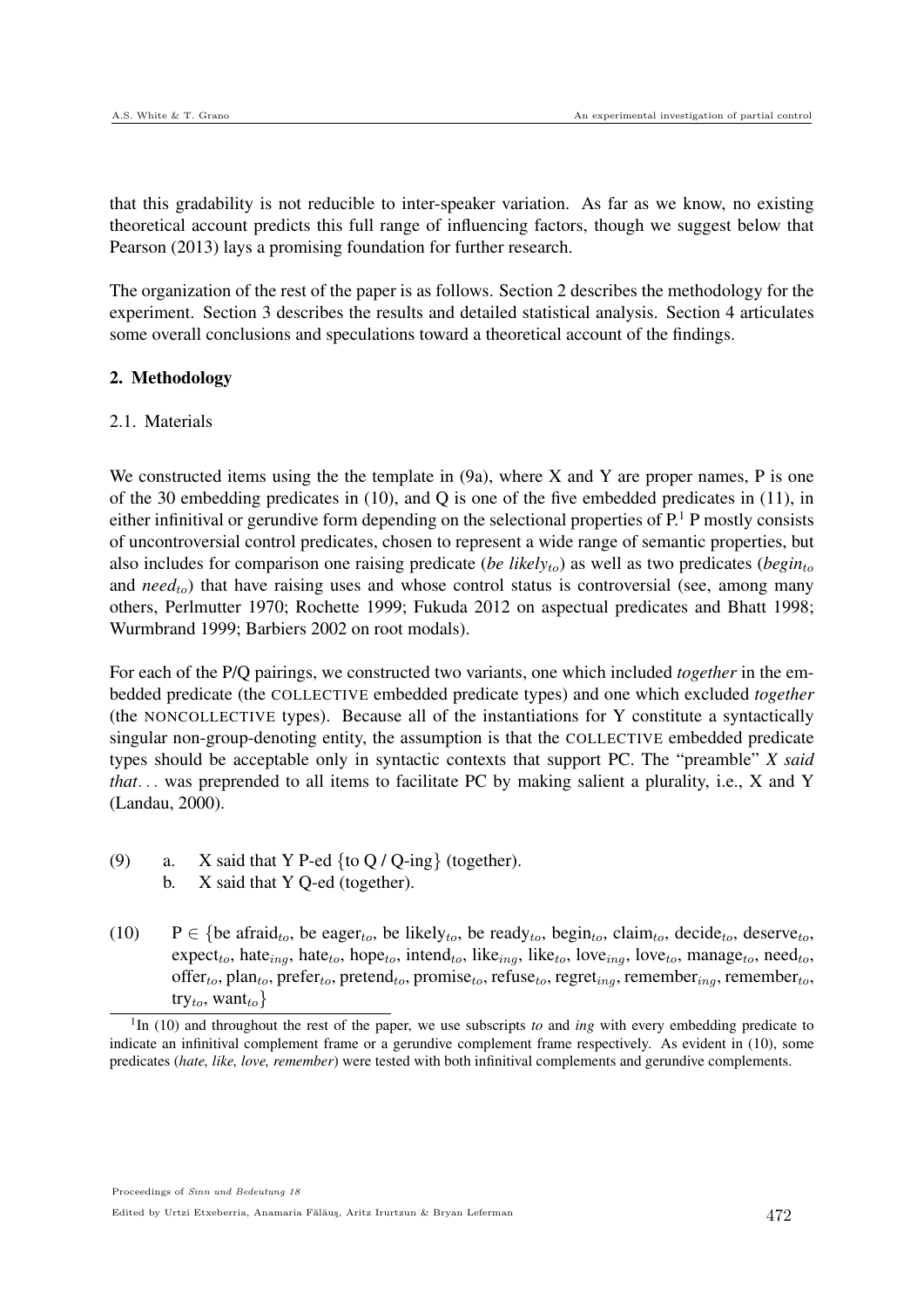(11)  $Q \in \{be happy, hang out at the mall, rent an apartment in Baltimore, support the child,$ take yoga classes}

Each of the 30 embedding predicates was paired with four out of the five embedded predicates. The resulting 240 items  $(30 \text{ embedding predicates } X \text{ 4 embedded predicates } X \text{ COLLECTIVE and } \text{A})$ NONCOLLECTIVE variants) were distributed over 3 experiments, each of which also included 8 'baseline' items using the template in (9b), as well as 80 filler items each.<sup>2</sup> In each experiment, both the embedding predicate (*be afraid<sub>to</sub>*, *be eager<sub>to</sub>*, etc., + BASELINE) and the embedded predicate type (COLLECTIVE vs. NONCOLLECTIVE) were within-subject factors.

#### 2.2. Participants

72 native speakers of American English (24 per experiment) were recruited through Amazon's Mechanical Turk and asked to rate each sentence's acceptability on a 1-to-7 scale. Four of these participants (two from Experiment 1, one from Experiment 2, one from Experiment 3) were excluded from the results for having average log reaction times that were more than two standard deviations below the mean (mean=8.29, sd=0.59).

#### 3. Results and statistical analysis

## 3.1. Mean ratings by embedding predicate

Figure 1 shows mean raw ratings. Embedding predicates are ordered along the  $x$ -axis by difference in mean rating between the COLLECTIVE and NONCOLLECTIVE conditions. We see that the BASE-LINE as well as every embedding predicate is generally rated near ceiling in the NONCOLLECTIVE condition (albeit with some variability that will be analyzed and controlled for below). As for the COLLECTIVE condition, we see a clear cline in the judgments: predicates like  $need_{to}$  (mean=2.20), *be likely<sub>to</sub>* (mean=2.34),  $try_{to}$  (mean=2.39), *manage*<sub>to</sub> (mean=2.11), *intend*<sub>to</sub> (mean=2.45), and *be*- $\sin t_0$  (mean=2.05) are scored on average between 2 and 2.5. At the other end of the spectrum, *hate*<sub>ing</sub> (mean=5.47), *regret*<sub>ing</sub> (mean=5.59), *love*<sub>ing</sub> (mean=5.76), *like*<sub>ing</sub> (mean=5.76), and *remember<sub>ing</sub>* (mean=6.10) fare much better. In some of these cases, the difference in mean rating between the COLLECTIVE and NONCOLLECTIVE conditions is small, reaching a value of 0.62 for *remember<sub>ing</sub>*.

The great difference in acceptability under the COLLECTIVE condition found between predicates like  $try_{to}$  at the low end vs. *regret<sub>ing</sub>* at the high end, as well as the placement of the BASELINE

Edited by Urtzi Etxeberria, Anamaria Fălăuş, Aritz Irurtzun & Bryan Leferman  $473$ 

<sup>2</sup>Fillers were constructed by manipulating the test items to contain plural controllers, ECM complements, or *for-to* complements. A quarter of the fillers had *together* in the embedded predicate and a quarter replaced *together* with *alone*.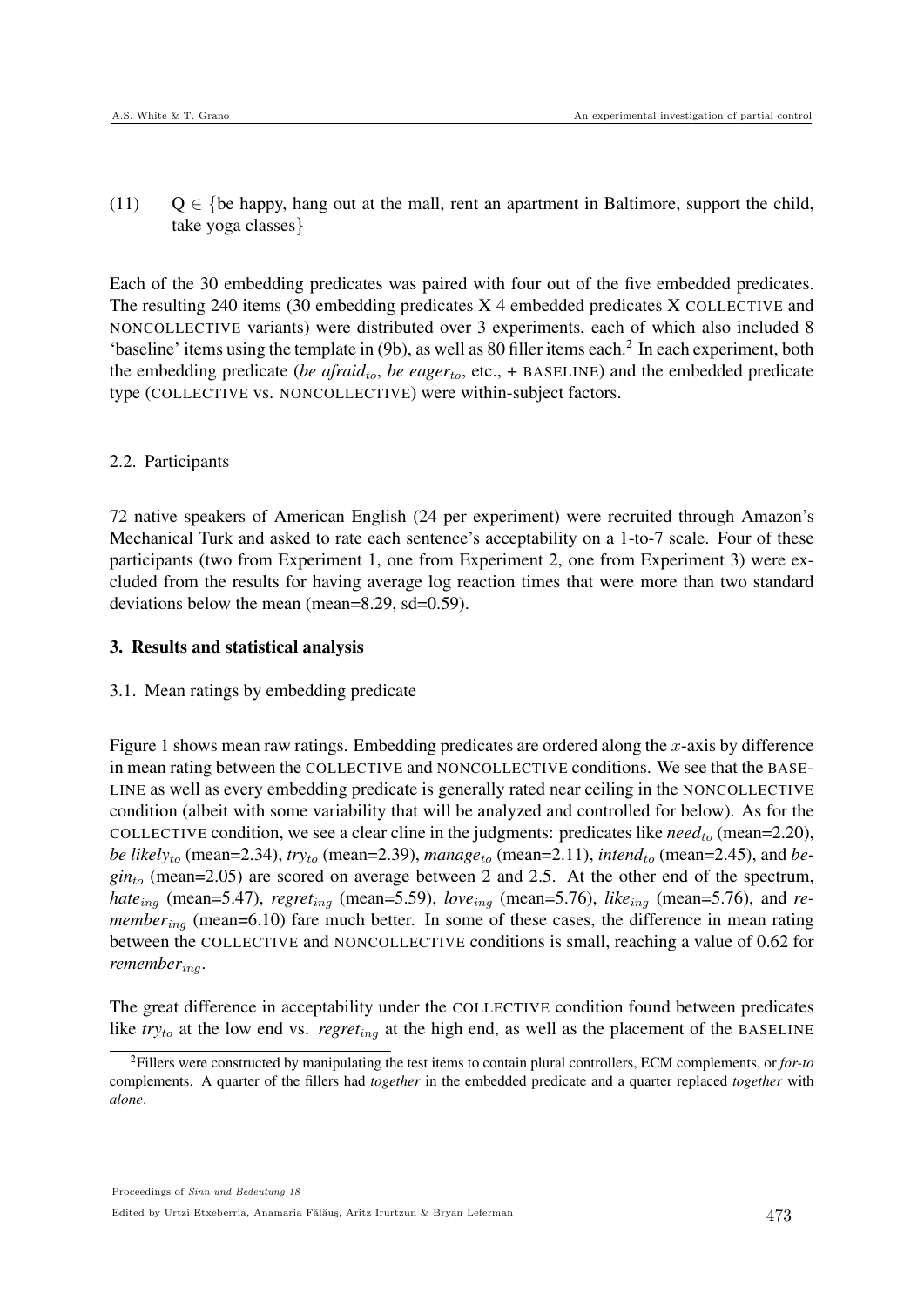

Figure 1: Mean rating of embedding predicates and BASELINE split by embedded predicate type. Embedding predicates are ordered along the x-axis by the difference in the mean rating of the embedded predicate type.

toward the low end of the spectrum, both support the view that PC is a real phenomenon, not reducible to the putative general availability of collective predication with singular non-groupdenoting subjects under certain conditions, *contra* Bowers 2008. However, the high degree of gradability found in the COLLECTIVE ratings warrants further investigation, which we turn to presently.

## 3.2. Understanding gradability in ratings

3.2.1. Participant effects and embedded predicate effects

There are at least four possible sources of the high gradability in the COLLECTIVE condition ratings. First, it could be that the acceptability of PC as a function of the choice of embedding predicate is inherently gradable: certain predicates support PC completely, others fail to support it, and still others fall somewhere in between. Second, it could be that the gradability reflects interspeaker variation; that is, the predicates that fall in the middle of the spectrum are those that are rated high by some speakers and low by other speakers. Third, because each embedding predicate was tested with only four out of the five embedded predicates, it could be that properties of the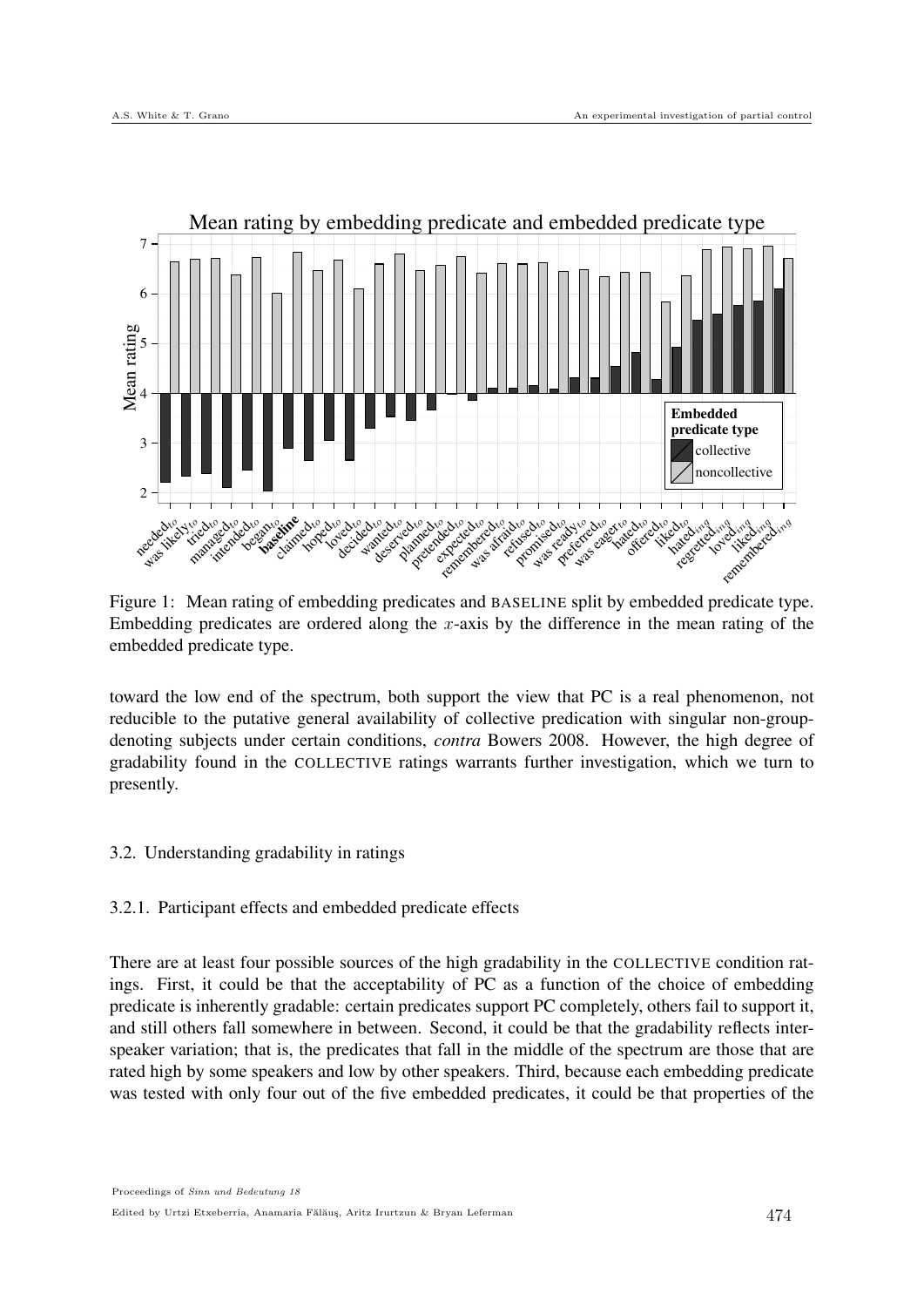

Figure 2: Estimated variability (mode) in embedding predicate rating with a collective embedded predicate due to participants and embedded predicate.

embedded predicates are responsible for the gradability. A final possibility is that there is some combination of the first three.

To determine which possibility is likely, we will build a statistical model that attempts to take five things into account simultaneously: $3$  (1) idiosyncrasies in participants' use of the Likert scale; (2) differences in how participants rate a specific embedding predicate or embedded predicate; (3) variability in judgments for embedded predicates across syntactic contexts as a whole and in combination with specific embedding predicates; (4) overall higher ratings in a given experiment due to the choice of predicates in that experiment; and (5) the difference between the BASELINE and each predicate in the COLLECTIVE condition once all the other sources of variability are controlled for.

Figure 2 shows the magnitude of the noise added to each embedding predicate's ratings by participants and by embedded predicates.<sup>4</sup> Embedding predicates are ordered along the x-axis according

<sup>3</sup>We use a *cumulative link mixed model*. This family of models is designed for predicting ordered categorical judgments like those we get from a Likert (1-7) scale. It assumes that sentences fall somewhere on a continuous acceptability scale and attempts to convert the discrete Likert scale judgments into the continuous acceptability scale judgments while at the same time filtering out extraneous effects.

<sup>&</sup>lt;sup>4</sup>More precisely, Figure 2 shows the variance estimate for random slopes for each embedding predicate by participant and embedded predicate. Random intercepts for both participants (mean=2.05; 95% CI=1.37–2.79) and embedded predicates (mean=0.11; 95% CI=0.00–0.35) were also fit, but they are not shown in Figure 2.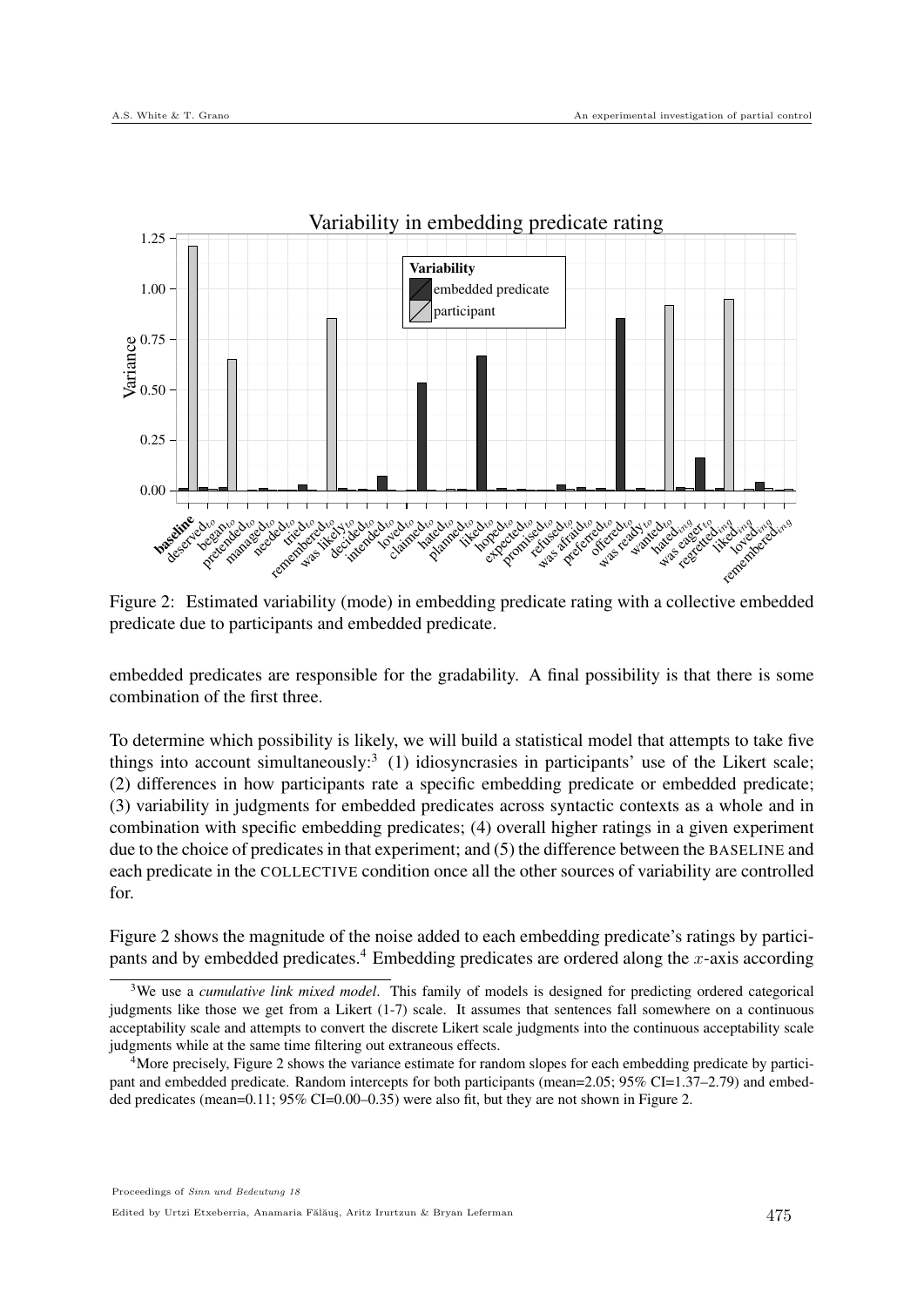to the (filtered) difference from BASELINE for that predicate in the COLLECTIVE condition (cf. Figure 3).

As for participant effects, what we see is that only four of the 30 embedding predicates (*begin*<sub>to</sub>, *remember<sub>to</sub>*, *want*<sub>to</sub>, and *regret*<sub>ing</sub>), plus the BASELINE, show significant amounts of variability in their ratings due to participants. Furthermore, the distribution of this variability does not show a clear pattern with respect to the magnitude of the difference from BASELINE: predicates both on the low and high ends of the spectrum show variability due to participants. The high variability of the BASELINE suggests that some speakers do accept collective predication of a singular nongroup-denoting subject, a la Bowers (2008). However, the model also predicts such speakers to be ` very rare.

As for embedded predicate effects, because, for each experiment, there are fewer embedded predicates per embedding predicate (4) than participants (21 or 22), this estimate is inherently less certain. However, we do see some interpretable results. First,  $claim<sub>to</sub>$  shows somewhat high variability (mode=0.53; 95% CI=0.00–4.57) with respect to the embedded predicate, possibly due to the special aspectual restrictions on infinitival complements to *claim* (cf. Wurmbrand, 2012). The similar status of *like<sub>to</sub>* (mode=0.67; 95% CI=0.04–8.57) may have an explanation along the same lines. Finally, we see that *offer*<sub>to</sub> has the highest variability of all (mode=0.86; 95% CI=0.00–4.90). This is somewhat surprising, and we do not have an explanation for it.

#### 3.2.2. Filtered ratings

Figure 3 shows the estimated difference from BASELINE in the COLLECTIVE condition for each embedding predicate after filtering out participant and embedded predicate variability.<sup>5</sup> The cline we initially saw in the raw scores represented in Figure 1 appears to remain here. Further, the order stays roughly the same:  $need_{to}$  (mode=0.45; 95% CI=-0.47–1.29), *be likely<sub>to</sub>* (mode=0.70; 95% CI=-0.26–1.43), *try*to (mode=0.62; 95% CI=-0.37–1.48), *manage*to (mode=0.43; 95% CI=- 0.63–1.14), *intend<sub>to</sub>* (mode=0.85; 95% CI=-0.26–1.87), and *begin<sub>to</sub>* (mode=0.02; 95% CI=-1.03– 0.91) are all on the low end of PC compatibility. The fact that these predicates' credible intervals include zero means that there is less than a 95% probability that these predicates' true ratings are different from BASELINE. And thus, under an  $\alpha$ -value of .05, we fail to reject the null hypothesis that their ratings are different from BASELINE. Furthermore, there are predicates for which we do reject the null hypothesis: *hate*ing (mode=2.42; 95% CI=1.31–3.21), *regret*ing (mode=2.39; 95% CI=1.22–3.39), *love*ing (mode=2.62; 95% CI=1.57–3.53), *like*ing (mode=2.46; 95% CI=1.78– 3.57), and *remember*ing (mode=3.00; 95% CI=2.12–3.90) are all reliably better than BASELINE.

 $5$ More precisely, these effects were included as fixed effects in the model. A variable representing the experiment each embedding predicate was tested in as well as one representing that variable's interaction with predicate type (COLLECTIVE v. NONCOLLECTIVE) were also included.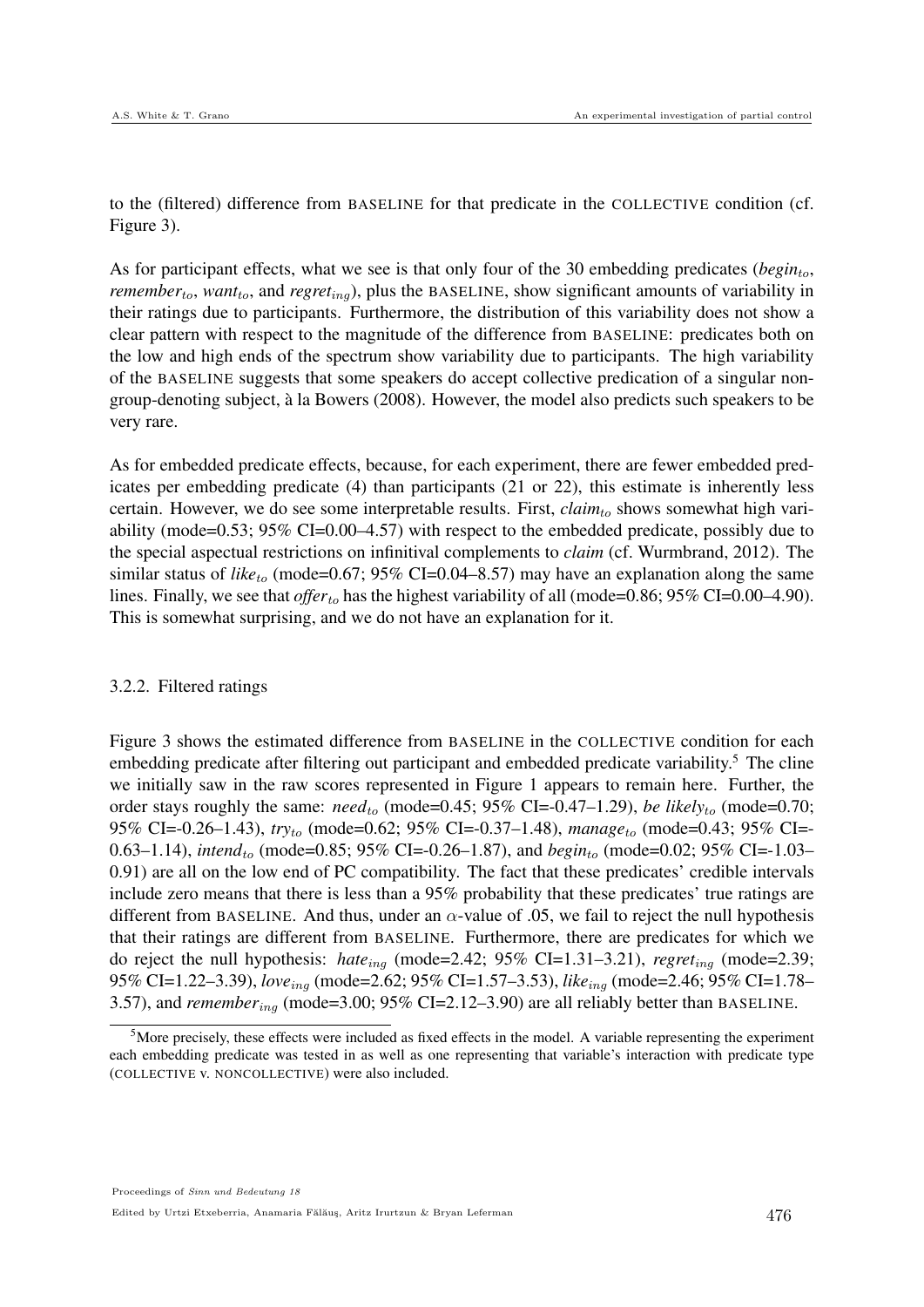

Figure 3: Estimated difference (mode) from BASELINE with a collective embedded predicate. Error bars show 95% credible intervals estimated from 1,200,000 MCMC iterations (burnin=200000; thinning=1000).

However, three qualifications are in order. First, we can make valid inferences about the "PCness" of a predicate but not about its "ECness": failing to reject the null hypothesis is not the same as accepting it. Second, there are differences in the estimates for these predicates that we gloss over by binarizing into EC and PC: a predicate like *remember*ing is still much better than a predicate like  $expect<sub>to</sub> (mode=1.42; 95% CI=0.47-2.20)$ ; in fact, even though  $expect<sub>to</sub>$  would be classed as PC under a hypothesis testing EC-PC binarization, it would also be characterized as significantly different from *remember*ing. Finally, despite the foregoing, we have not definitively shown that gradability in PC exists: predicates with both low and high ratings have large credible intervals. This is partly due to statistical power, but it could also obscure a true binary split between EC and PC predicates if some predicates' true ratings are at the high end of their credible interval and some are at the low end. To investigate this further, we build a model in Section 3.3 that predicts these filtered ratings from semantic features of the embedding predicates.

## 3.3. Semantic features of the embedding predicates

In order to investigate the gradability that remains after filtering out participant and embedded predicates effects, we code our embedding predicates for four semantic feature types and build a model that allows us to assess their correlation with the acceptability of PC. These four features were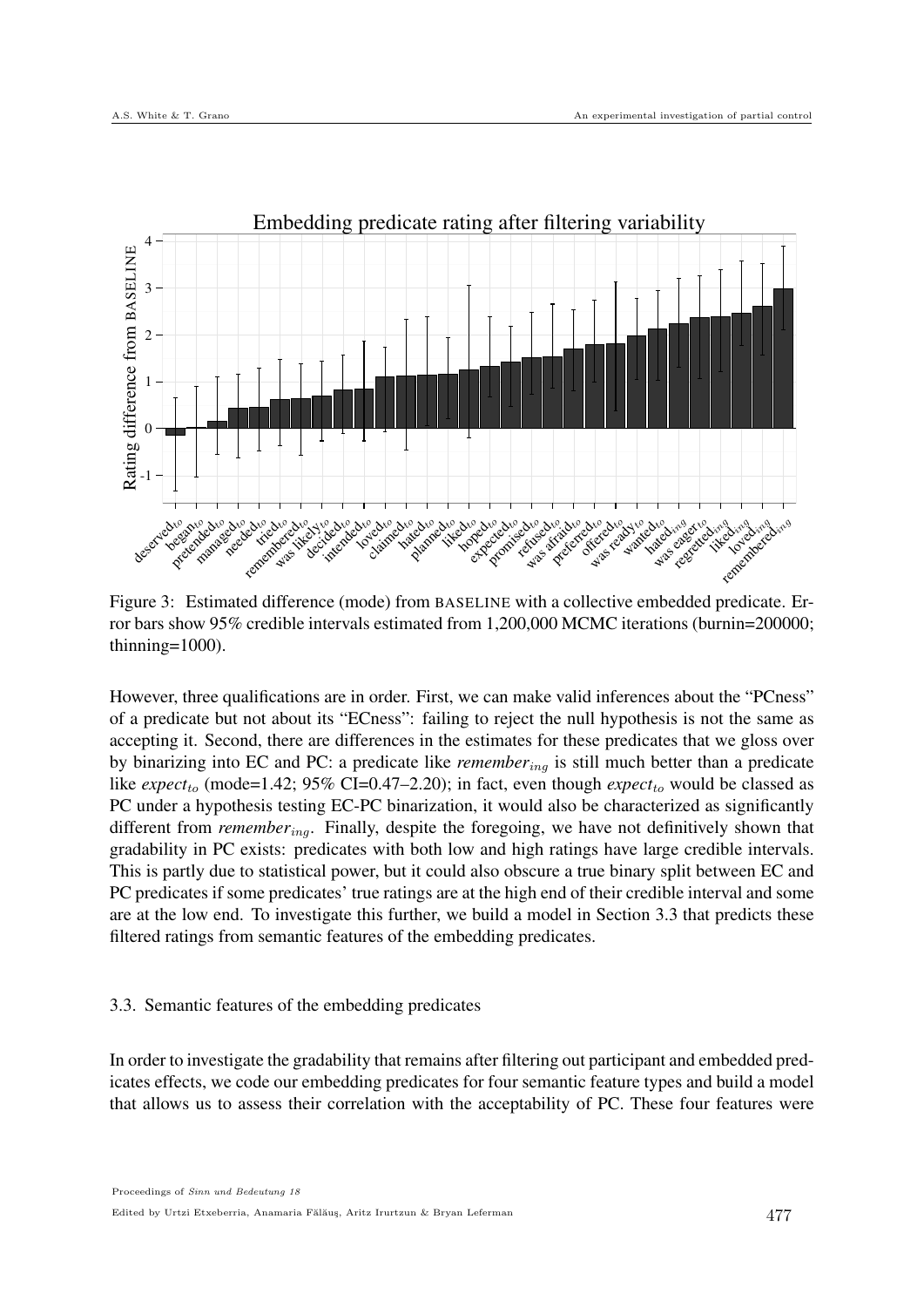| Feature        | Importance | Conditional |
|----------------|------------|-------------|
|                |            | Importance  |
| attitudinality | 35.63      | 28.70       |
| opacity        | 36.65      | 24.88       |
| simultaneity   | 34.68      | 25.71       |
| telicity       | 25.88      | 19.78       |

Table 1: Importance of each of the four features. Importance is measured in terms of percent increase in mean squared error due to the feature in a permutation test over the random forest ensemble.

chosen because they play a role in previous accounts of PC: SIMULTANEITY (*non-simultaneous* or *simultaneous*) (Landau, 2000; Pearson, 2013), TELICITY (*telic* or *atelic*) (Rooryck, 2007; Pearson, 2013),<sup>6</sup> OPACITY (*transparent* or *opaque*) (Pearson, 2013; Landau, 2013a), and ATTITUDINAL-ITY (*attitudinal* or *nonattitudinal*) (Pearson, 2013; Landau, 2013a).<sup>7</sup> Predicates exemplifying each opposition, along with the diagnostic used for classification, are illustrated in (12)–(15).

#### (12) SIMULTANEITY

- a. *simultaneous:* Today, John **managed** to take a yoga class {#yesterday, #tomorrow}.<br>b. *non-simultaneous:*
- b. *non-simultaneous:*
	- (i) Today, John regretted taking a yoga class yesterday.
	- (ii) Today, John planned to take a yoga class tomorrow.

#### (13) TELICITY

- a. *telic:* # For five days, John decided to rent an apartment in Baltimore.
- b. *atelic:* For five days, John liked renting an apartment in Baltimore.

#### $(14)$  OPACITY<sup>8</sup>

- a. *opaque:* John wanted to cut a tomato, but there was no tomato.
- b. *transparent:* John tried to cut a tomato, #but there was no tomato.

### (15) ATTITUDINALITY

<sup>6</sup>Pearson does not discuss telicity per se, though aspectual properties (and in particular, the presence vs. absence of temporal containment relations) of both the embedding and embedded predicates do play a role in her theory of PC. Rooryck similarly does not discuss telicity per se but identifies an aspectual component to controller selection. Although his focus is on split control rather than PC, many of his examples actually instantiate PC according to Landau's (2000) diagnostics.

 $^7$ Landau (2013a) in fact uses opacity as the diagnostic for attitudinality. In contrast, we follow Pearson (2013) in treating predicates like  $try<sub>to</sub>$  and  $manage<sub>to</sub>$  as attitudinal even though they are transparent.

<sup>8</sup>These examples are due to Sharvit 2003. See also Grano 2011; Giannakidou 2013 for discussion.

Proceedings of Sinn und Bedeutung 18

Edited by Urtzi Etxeberria, Anamaria Fălăuş, Aritz Irurtzun & Bryan Leferman  $478$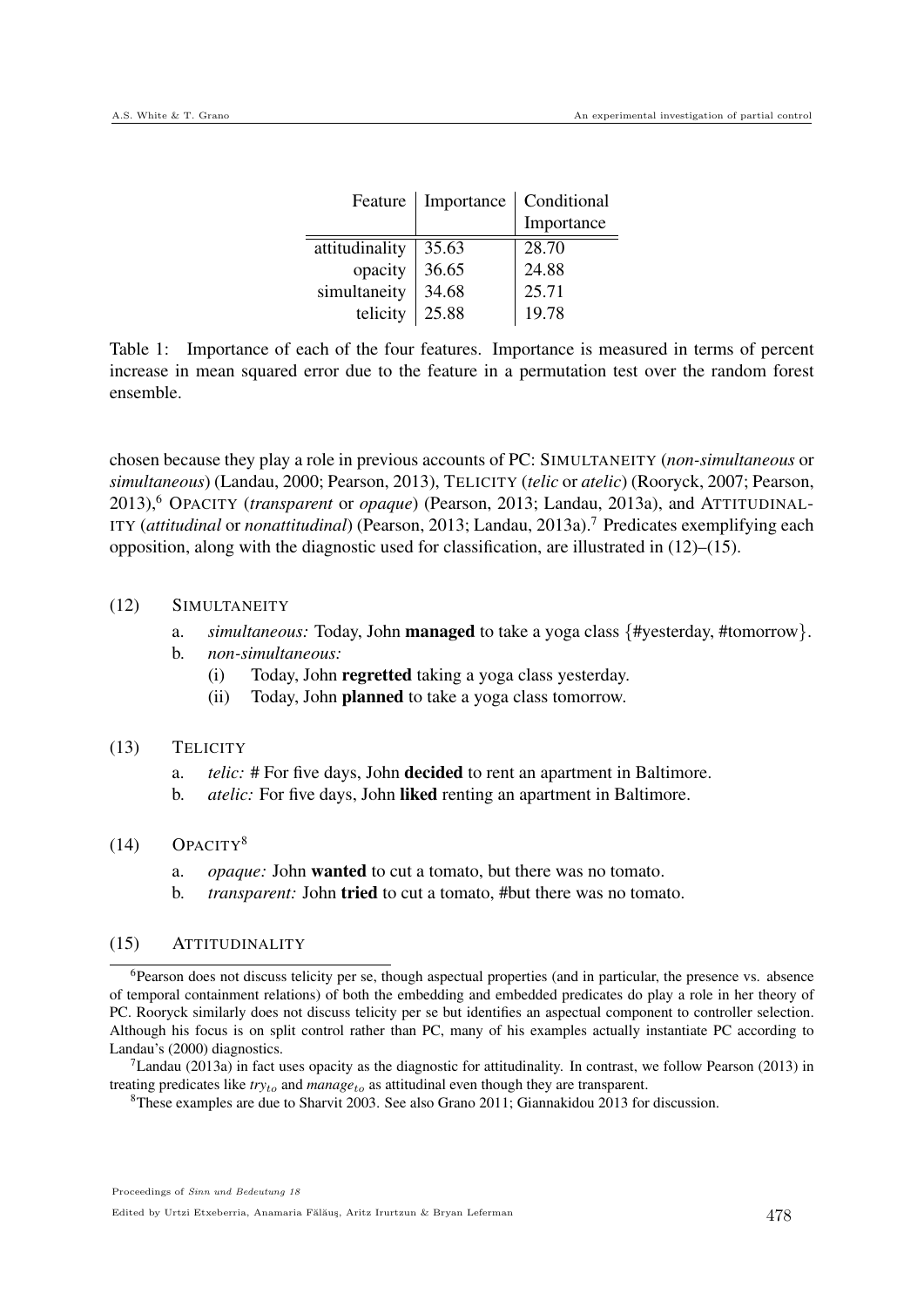

Figure 4: Tree showing predictions for some feature combinations from random forest.

| <i>attitudinal:</i> John <b>wanted</b> to win.      | [ascribes an atitude to John]          |
|-----------------------------------------------------|----------------------------------------|
| <i>nonattitudinal:</i> John <b>deserved</b> to win. | [does not ascribe an attitude to John] |

The model we use is a random regression forest (iter=1000; Breiman, 2001).<sup>9</sup> This type of model allows us to assess the importance of a feature type in predicting compatibility with PC. Table 1 gives the importance of each feature type in terms of percent increase in mean squared error, calculated by a permutation test over each tree. Each feature type shows a reliable increase in the variance explained, suggesting that all of these feature types are correlated with PC acceptability. Strobl et al.'s (2008) conditional importance tests were also run, and the overall pattern of importance shifts slightly, favoring ATTITUDINALITY and SIMULTANEITY. The fact that all of the features remain positive even under the conditional importance test suggests that the importance of each feature type is not due to its correlation with the other feature types, which Strobl et al. (2008) show can result in unimportant features appearing important.

However, the fact that these features are important with respect to PC does not tell us whether the apparent gradability in Figure 3 is due to additivity of these features. It could be that these features interact in such a way that certain combinations are good at about the same level and certain combinations are bad at about the same level. Figure 4 shows the model's prediction for difference from BASELINE for each feature combination within the *attitudinals*. We find that on average, *attitudi-*

<sup>&</sup>lt;sup>9</sup>Bootstraps for each iteration were stratified by embedding predicate. The number of features tried per split was tuned to avoid overfitting.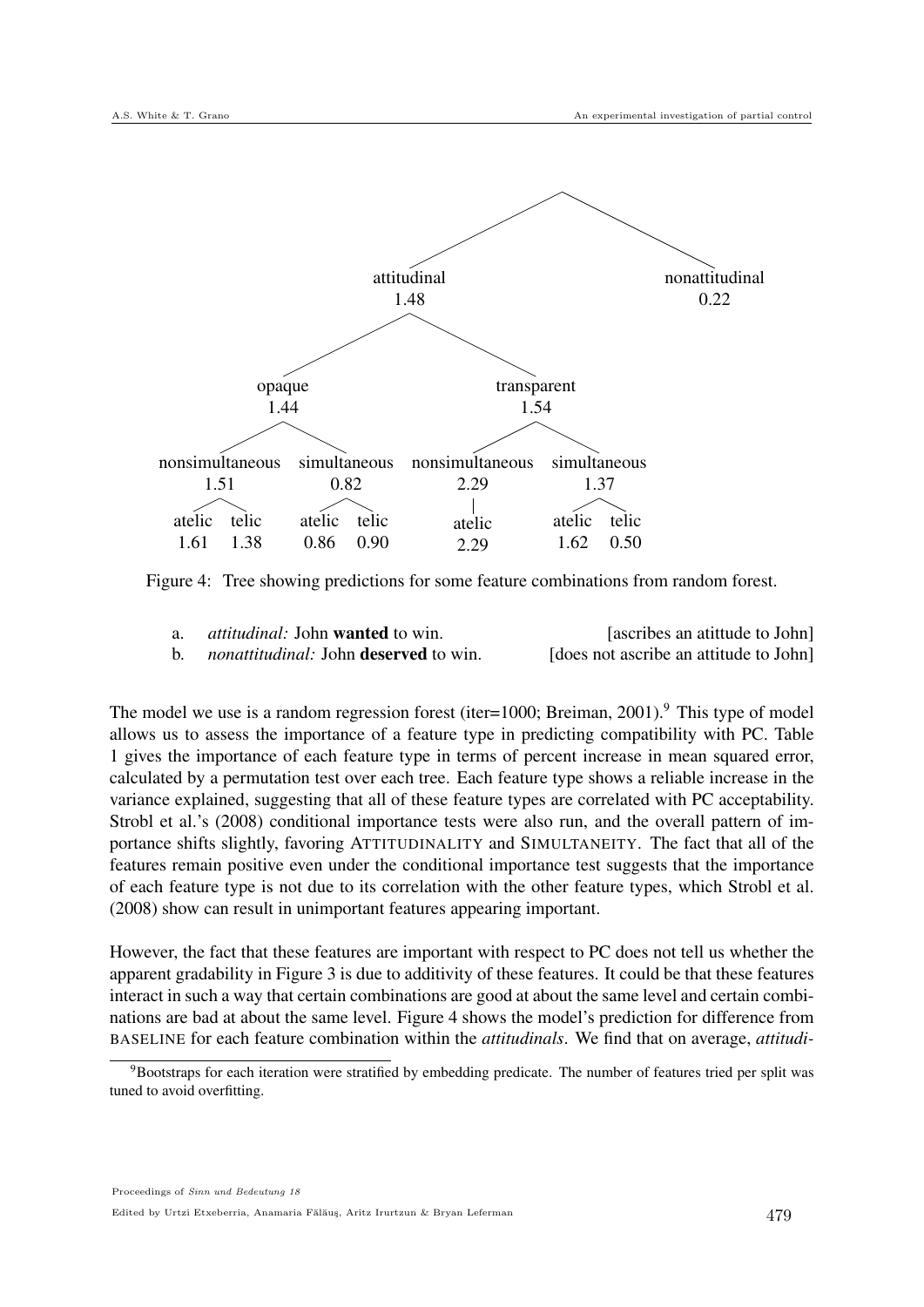*nals* (mean=1.48; 95% CI=0.49–2.30) are predicted to be better than *nonattitudinals* (mean=0.22; 95% CI=0.03–0.51), suggesting that *attitudinality* does in fact correlate with PC. We now focus in on distinction among the attitudinals.

On average, *opaque* (mean=1.44; 95% CI=0.86–1.62) predicates do not show much distinction from *transparent* predicates (mean=1.54; 95% CI=0.48–2.31), which superficially is somewhat unexpected given recent proposals by Landau (2013b); Pearson (2013).<sup>10</sup> However, what appears to be driving the relatively high prediction for *transparent* predicates is the fact that (departing from Landau 2013b) we classified factive predicates (*regret*ing, *like*ing/to, *love*ing/to, *hate*ing/to, and *remember<sub>ing</sub>*) as *transparent*; and as can be seen from Figures 1 and 3, these embedding predicates are some of the best with PC, regardless of variability due to participants and embedded predicates.

A likely possibility is that OPACITY interacts with other semantic properties of the control predicate to license PC. Some evidence for this view comes from apparent differences in the strength of our tense and aspect predictors with respect to OPACITY. On the one hand, *transparent* predicates appear to sit on a cline, with *simultaneous telics* worst, *simultaneous atelics* better, and *nonsimultaneous atelics* best, suggesting that both SIMULTANEITY and TELICITY play a role in licensing PC with *transparent* predicates. On the other hand, only SIMULTANEITY appears to matter for *opaque* predicates; *atelics* (mean=1.52; 95% CI=0.84–1.62) are only slightly better than *telics* (mean=1.30; 95% CI=0.89–1.39).<sup>11</sup>

But although *opaque simultaneous attitudinals* like  $claim<sub>to</sub>$  and  $pretend<sub>to</sub>$  are not as acceptable with PC as their *nonsimultaneous* counterparts like  $want<sub>to</sub>$  and  $hope<sub>to</sub>$ , they are not predicted to be nearly as bad as *nonattitudinals* or their *transparent* counterparts like *remember*to and *manage*to. We discuss possible reasons for this in Section 4.2.

## 4. Conclusions and speculations

## 4.1. Central conclusions

Our results support four central conclusions:

- (16) a. Embedding predicates differ in their tolerance for PC, and these differences form a cline (gradability).
	- b. Temporal properties of the embedding predicate are a reliable predictor of the availability of PC.

Edited by Urtzi Etxeberria, Anamaria Fălăuș, Aritz Irurtzun & Bryan Leferman  $480$ 

<sup>10</sup>Furthermore, OPACITY alone does not predict PC; *transparent* predicates (mean=1.41; 95% CI=0.03–2.31), regardless of ATTITUDINALITY, are not predicted to be very different from *opaque* predicates (mean=1.24; 95%  $CI = 0.86 - 1.62$  on average.

<sup>11</sup>There may exist some interaction between SIMULTANEITY and TELICITY within the *opaque* predicates, but it is quite small, if it exists.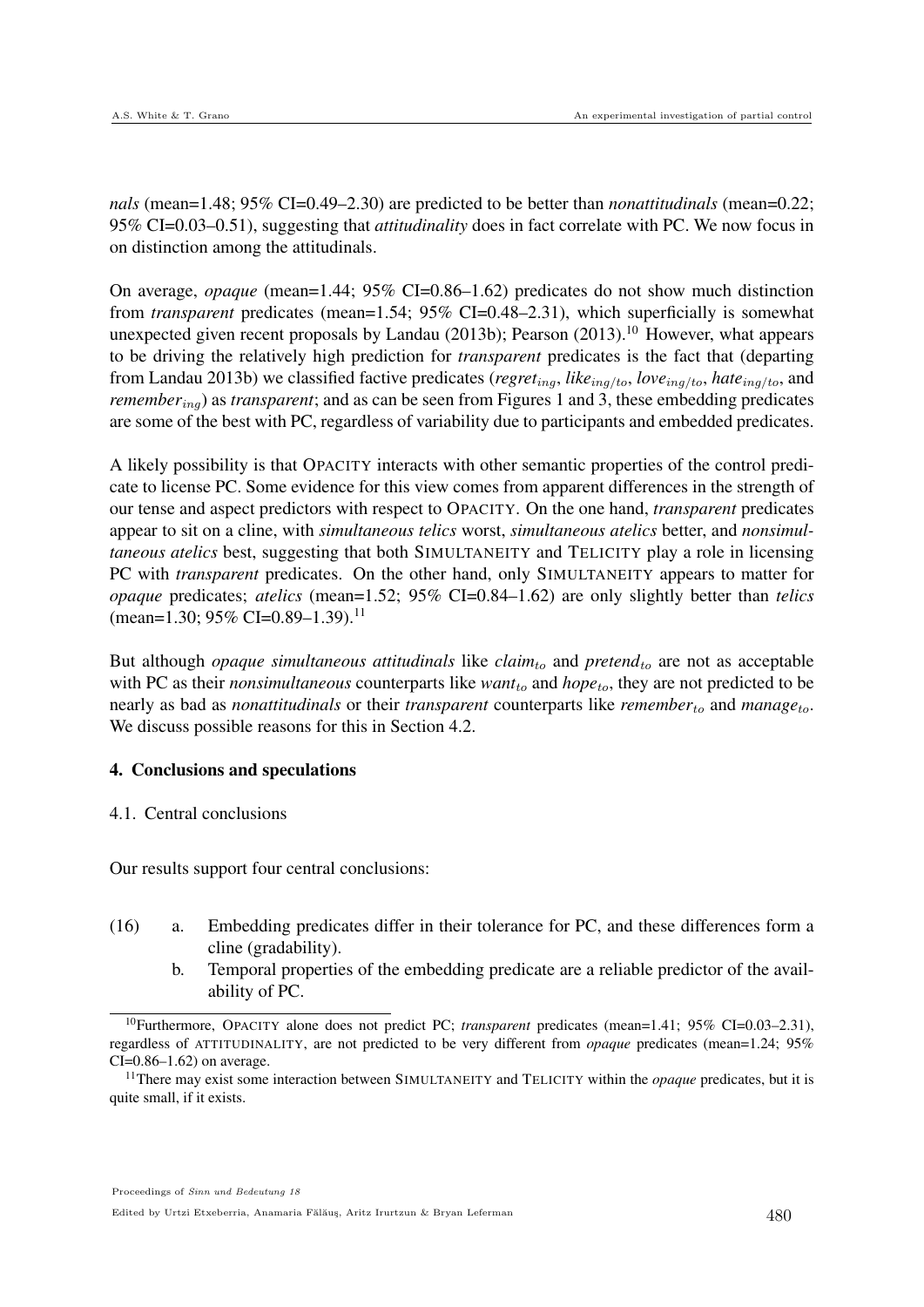- c. Aspectual properties of the embedding predicate are a reliable predictor of the availability of PC.
- d. Modal properties of the embedding predicate are a reliable predictor of the availability of PC.

In what follows, we elaborate on each of these conclusions.

## 4.1.1. Gradability

Raw mean ratings show a cline in PC acceptability as a function of the choice of embedding predicate, ranging from 2.05 out of 7 for  $beginto 6.10$  out of 7 for *remember<sub>ing</sub>*. This cline remains even after filtering out variability due to participants and embedded predicates and even after building a model of embedding predicate semantic features. The finding that embedding predicates differ in their tolerance for PC supports most previous theoretical work on the topic (with the possible exception of Bowers 2008), but no existing approaches predict the fine gradation that our experiments show (though see section 4.2 below).

## 4.1.2. Temporal properties

Embedding predicates that support matrix/embedded temporal mismatches (*nonsimultaneous* predicates) are more acceptable with PC than are predicates that do not support matrix/embedded temporal mismatches (*simultaneous* predicates). This finding is consistent with Landau 2000 and (with some qualifications) Pearson 2013. Given that nonsimultaneous predicates include not only future-oriented predicates like *want* but also past-oriented predicates like *regret<sub>ing</sub>*, this finding also challenges the view in Jackendoff and Culicover 2003 that PC is parasitic on intentionality and consequently found only with future-oriented predicates.

## 4.1.3. Aspectual properties

Among *transparent attitudinal* predicates, being atelic as opposed to telic correlates with a boost in PC acceptability. Although telicity has not played a central role in any existing theoretical approaches to PC, it is indirectly manifest in Pearson's (2013) proposal that progressive aspect improves the acceptability of PC. Also, Rooryck (2007) has identified telicity as a factor in the acceptability of split control.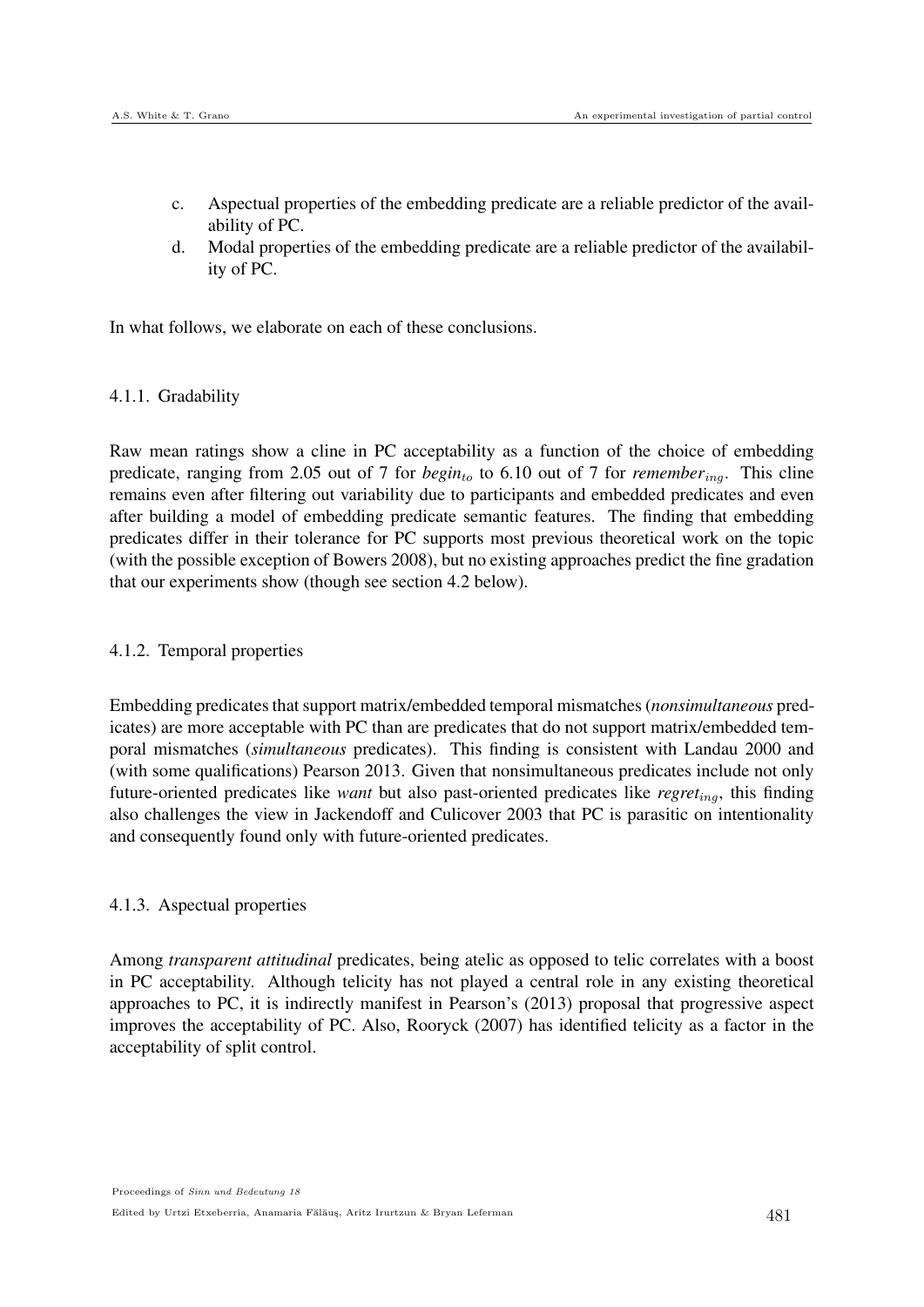#### 4.1.4. Modal properties

Opacity appears to modulate the effects of temporal and aspectual properties. Within *transparent attitudinal* predicates, being atelic as opposed to telic and being nonsimultaneous as opposed to simultaneous both appear to improve PC compatibility, as evidenced by the cline we see with those predicates. Within *opaque attitudinal* predicates, being nonsimultaneous appears to improve PC compatibility, but being atelic does not.

#### 4.2. Toward a theoretical account: A variant of Pearson's theory

In this final section, we conclude with some speculative remarks on how Pearson's (2013) theory of PC might be adapted to account for some of the gradability that we see in our findings. For Pearson (2013), the semantic dimensions of control predicates that matter for determining the availability of PC are as schematized in (17).



As seen in (17), the highest level distinction is between control predicates that ascribe attitudes and those that do not. For example, *deserve*, although it passes standard tests for control, does not ascribe an attitude to its subject, and so it is classified as non-attitudinal. Among attitudinal predicates, Pearson proposes a split between what she calls 'canonical' and 'non-canonical' attitude predicates. Drawing on earlier work by Sharvit (2003); Grano (2011), Pearson suggests that non-canonical attitude predicates such as *try* are those that ascribe an attitude but behave unlike canonical attitude predicates such as *want* with respect to opacity, as evidenced by contrasts in existential entailments (see (14) above, and see also Giannakidou 2013 for an approach based on veridicality). Finally, among canonical attitude predicates, Pearson identifies a split similar to Landau's (2000) between those whose tense must be construed as simultaneous with the understood tense of the complement clause and those whose tense can be construed as non-simultaneous with

Proceedings of Sinn und Bedeutung 18 Edited by Urtzi Etxeberria, Anamaria Fălăuş, Aritz Irurtzun & Bryan Leferman 482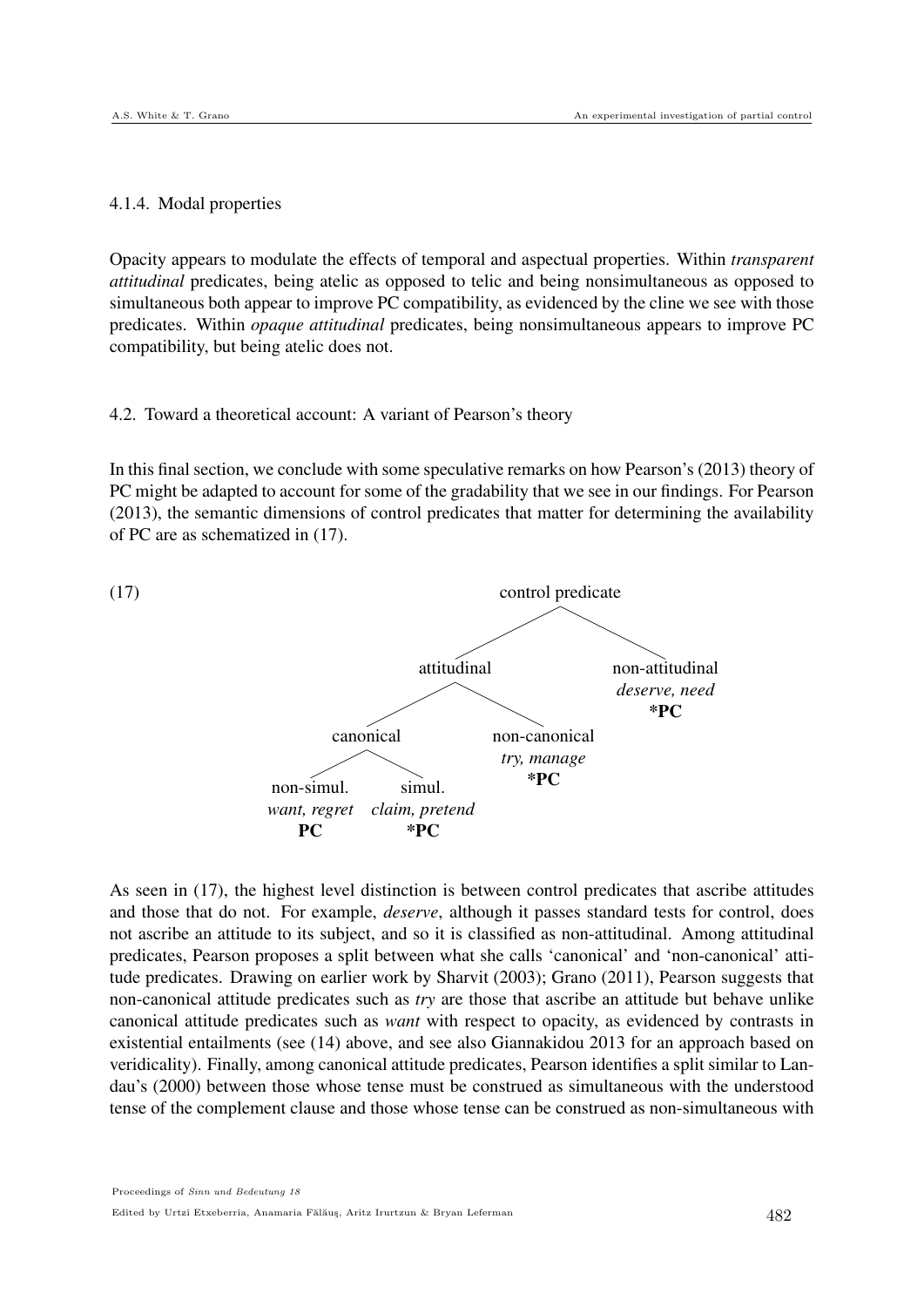the understood tense of the complement clause. Of all these categories, Pearson argues that only non-simultaneous canonical attitude predicates support PC.

To explain this generalization, Pearson proposes that canonical attitude predicates (to the exclusion of the other kinds of control predicates) all have a semantics of the kind schematized in (18), where the first argument is a proposition with open slots for an individual argument and a time interval argument. Consequently, as illustrated in (19), a complement to such a predicate undergoes lambda-abstraction with respect to both its tense and its PRO subject.

- (18)  $\text{[attribute predicate]} = \lambda P_{\langle e \langle i, \langle s, t \rangle \rangle} \lambda x \lambda t \lambda w. [\dots]$
- (19) Jay claimed/wanted  $[\lambda x_1 \lambda t_2 \lambda w_3$  [PRO<sub>1</sub> to be happy<sub>t2,w3</sub>]].

Simplifying somewhat, Pearson argues that PC arises as a consequence of the fact that when a canonical attitude predicate imposes a relation of non-simultaneity for its complement's temporal argument, it correspondingly imposes a subset relation for its complement's individual argument, as in (20) and (21). When an attitude predicate imposes a simultaneity relation on its complement's temporal argument, on the other hand, it correspondingly imposes an equality relation on its complement's individual argument, as in (22).

- (20) Jay wanted  $[\lambda x_1 \lambda t_2 \lambda w_3$  [PRO<sub>1</sub> to be happy<sub>t2,w3</sub>]].
	- a. attitude time < embedded clause time
	- b. attitude holder  $\subseteq$  embedded subject
- (21) Jay regretted  $[\lambda x_1 \lambda t_2 \lambda w_3$  [PRO<sub>1</sub> being happy<sub>t2,w3</sub>]].
	- a. attitude time > embedded clause time
	- b. attitude holder ⊆ embedded subject
- (22) Jay claimed  $[\lambda x_1 \lambda t_2 \lambda w_3$  [PRO<sub>1</sub> to be happy<sub>t2,w3</sub>]].
	- a. attitude time = embedded clause time
	- b. attitude holder = embedded subject

Among our experimental findings are that simultaneous canonical attitude predicates (in particular, *claim*) are more acceptable than non-canonical attitude predicates like *try* and *manage* or some nonattitudinal predicates like *need*, though all of these types are less acceptable with PC than are most nonsimultaneous canonical attitude predicates like *promise* and *be eager*. To explain this pattern, it is tempting to adopt a framework like Pearson's, but with the modification that a simultaneous canonical attitude predicate can be 'coerced' into accepting PC by tolerating a subset relation for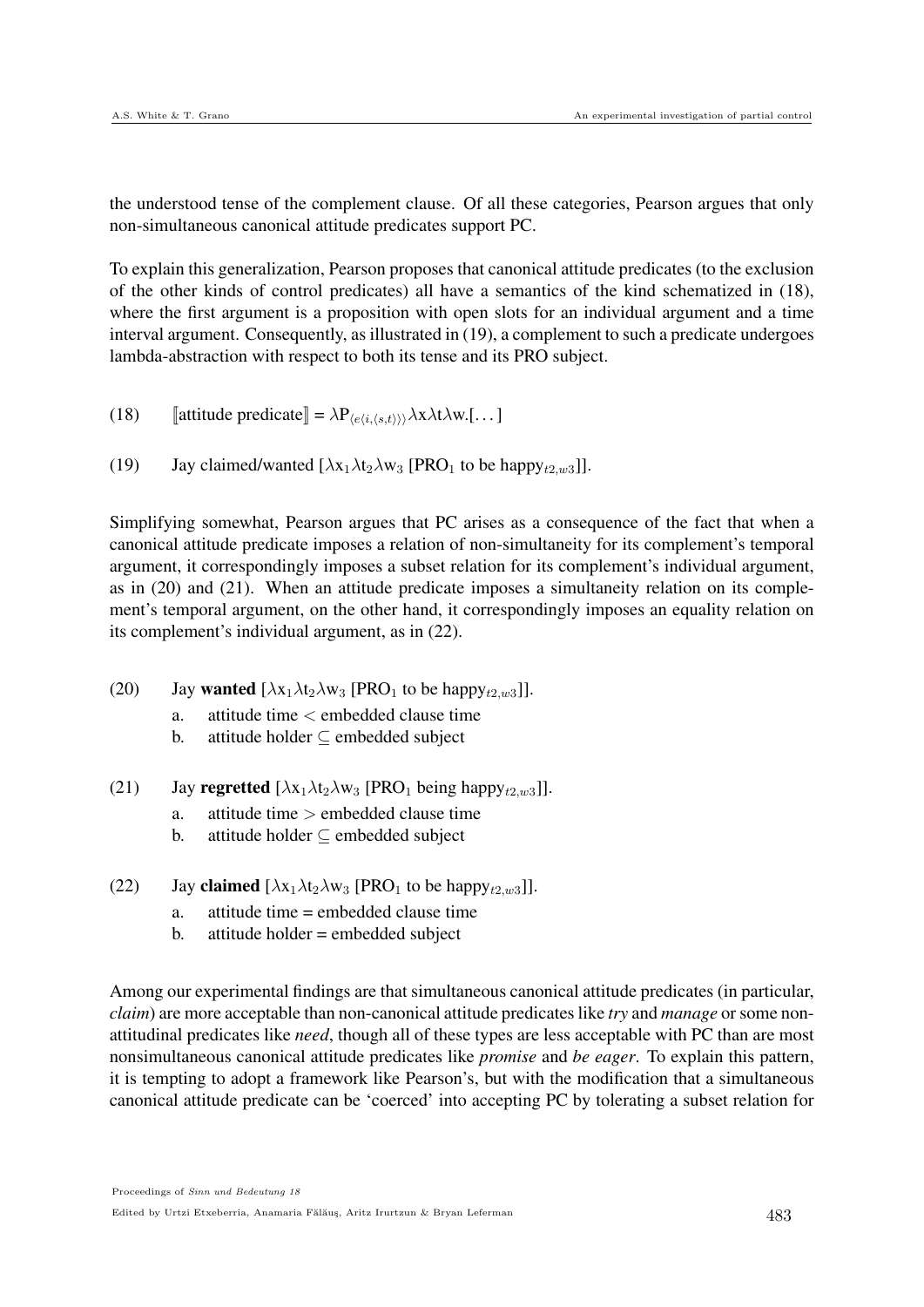its complement's individual argument despite imposing an equality relation for its complement's temporal argument, albeit with a moderate degradation in acceptability, as schematized in (23). By contrast, non-canonical attitude predicates and non-attitude predicates are not eligible for this coercion, because, by hypothesis, they do not quantify over time-individual pairs.

- (23) "Coerced" partial control:
	- Jay claimed  $[\lambda x_1 \lambda t_2 \lambda w_3$  [PRO<sub>1</sub> to be happy<sub>t2,w3</sub>]].
	- a. attitude time = embedded clause time
	- b. attitude holder  $\subseteq$  embedded subject

This modified approach gives us a three-way split between predicates that are inherently PCcompatible (*want, regret*), those that can be coerced at a cost into PC-compatibility (*claim*), and those that are not coercible (*try, manage, deserve, need*). Of course, this three-way split does not account for the full range of variation that we found in the experiment. Furthermore, not all predicates behave as expected on this approach; for example, according to the filtered ratings in Figure 3, *pretend* appears at the low end of the scale, even though, as a simultaneous canonical attitude predicate, it should pattern with *claim* in having intermediate acceptability. Despite these shortcomings, though, this approach strikes us as a promising avenue for further exploration.

## References

- Barbiers, S. (2002). Current issues in modality: An introduction to modality and its interaction with the verbal system. In S. Barbiers, F. Beukema, and W. van der Wurff (Eds.), *Modality and its interaction with the verbal system*, pp. 1–17. Amsterdam, The Netherlands: John Benjamins B.V.
- Barrie, M. (2004). Moving toward partial control. In K. Moulton and M. Wolf (Eds.), *Proceedings of the 34th meeting of the North East Linguistics Society, vol. I*, pp. 133–146. Amherst, MA: GLSA.
- Barrie, M. and C. M. Pittman (2004). Partial control and the movement towards movement. *Toronto Working Papers in Linguistics 22*, 75–92.
- Bhatt, R. (1998). Obligation and possession. In H. Harley (Ed.), *UPenn/MIT Roundtable on Argument Structure and Aspect, MIT Working Papers in Linguistics (MITWPL) 32*, pp. 21–40. Cambridge, MA: MITWPL.
- Bianchi, V. (2003). On finiteness as logophoric anchoring. In J. Guerón and L. Tasmowski (Eds.), *Temps et Point de Vue / Tense and Point of View*, pp. 213–246. Nanterre: Université Paris X.
- Boeckx, C., N. Hornstein, and J. Nunes (2010). *Control as movement*. Cambridge: Cambridge University Press.

Proceedings of Sinn und Bedeutung 18 Edited by Urtzi Etxeberria, Anamaria Fălăuş, Aritz Irurtzun & Bryan Leferman 484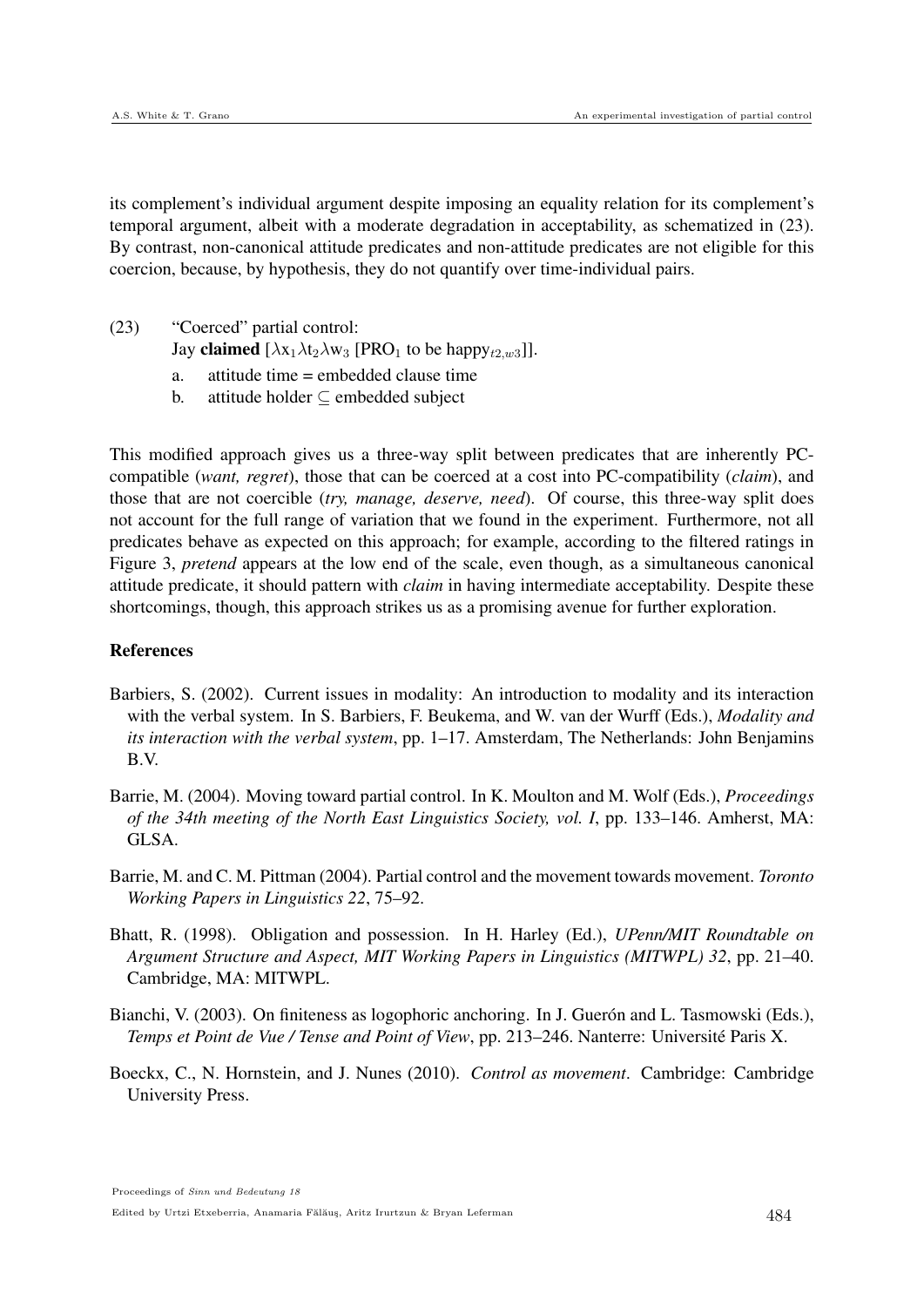Bowers, J. (2008). On reducing control to movement. *Syntax 11*, 125–143.

Breiman, L. (2001). Random forests. *Machine learning 45*(1), 5–32.

Cinque, G. (2006). *Restructuring and Functional Heads*. Oxford: Oxford University Press.

- Costantini, F. (2010). On infinitives and floating quantification. *Linguistic Inquiry 41*, 487–496.
- Dubinsky, S. and S. Hamano (2010). Framing the syntax of control in Japanese (and English). In N. Hornstein and M. Polinsky (Eds.), *Movement Theory of Control*, pp. 183–210. Amsterdam: John Benjamins.
- Fukuda, S. (2012). Aspectual verbs as functional heads: Evidence from Japanese aspectual verbs. *Natural Language & Linguistic Theory 30*, 965–1026.
- Giannakidou, A. (2013). (Non)veridicality, epistemic weakening, and event actualization: *Evaluative* subjunctive in relative clauses. In M. Taboada and R. Trnavac (Eds.), *Nonveridicality and evaluation: Theoretical, computational, and corpus approaches*, pp. 17–49. Leiden: Brill.
- Grano, T. (2011). Mental action and event structure in the semantics of *try*. In N. Ashton, A. Chereches, and D. Lutz (Eds.), *Semantics and Linguistic Theory (SALT) 21*, pp. 426–443. eLanguage.
- Grano, T. (2012). Control and restructuring at the syntax-semantics interface. Ph.D. Dissertation, University of Chicago.
- Hornstein, N. (1999). Movement and control. *Linguistic Inquiry 30*, 69–96.
- Jackendoff, R. and P. W. Culicover (2003). The semantic basis of control in English. *Language 79*, 517–556.
- Landau, I. (2000). *Elements of control: Structure and meaning in infinitival constructions*. Dordrecht: Kluwer.
- Landau, I. (2013a). *Control in generative grammar: A research companion*. Cambridge: Cambridge University Press.
- Landau, I. (2013b). A two-tiered theory of control. Unpublished ms., available at http://ling.auf.net/lingbuzz/001937.
- Lawler, J. (1972). *A problem in participatory democracy*. Bloomington, IN: Indiana University Linguistics Club.
- Madigan, S. W. (2008). Control constructions in korean. Ph.D. Dissertation, University of Delaware.
- Martin, R. (1996). A minimalist theory of PRO and control. Ph.D. Dissertation, University of **Connecticut.**

Proceedings of Sinn und Bedeutung 18

Edited by Urtzi Etxeberria, Anamaria Fălăuş, Aritz Irurtzun & Bryan Leferman  $485$